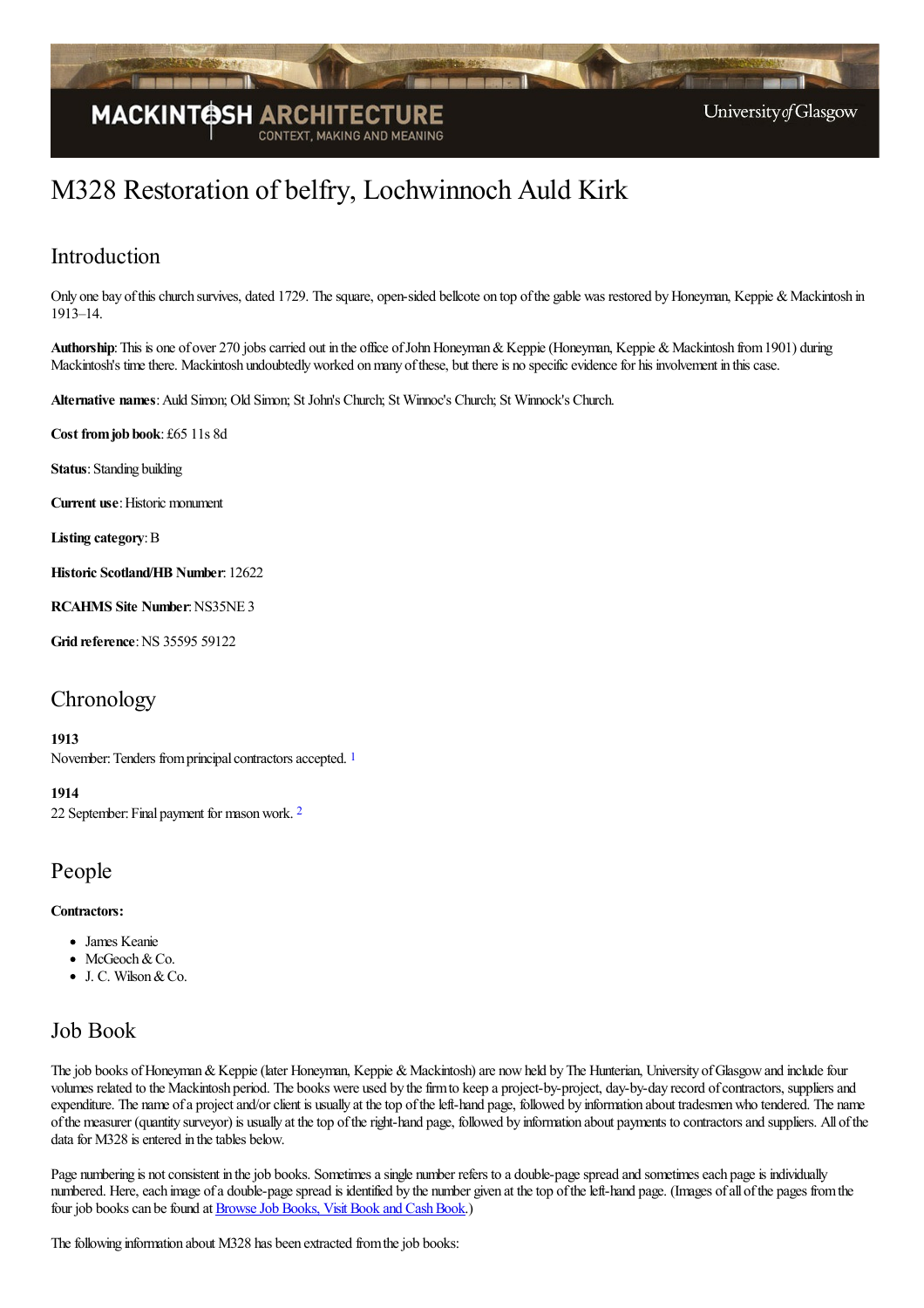

#### **Tenders**:

<span id="page-1-5"></span><span id="page-1-4"></span>

| <b>Contractor</b>     | <b>Type</b>              | <b>Address</b>       | Date             | <b>Value</b>   | Accepted |
|-----------------------|--------------------------|----------------------|------------------|----------------|----------|
| James Keanie          | mason work               | Darconnel, Johnstone | 5 November 1913  | £20 $0s$ 0d    | yes      |
| James Keanie          | <i>s</i> omery           | Darconnel, Johnstone | 5 November 1913  | £10 10s 0d $1$ | yes      |
| William McGeoch & Co. | metal work               | no data in job book  | 5 November 1913  | £12 12s 0d $2$ | no       |
| Daniel McCallum       | mason work & scaffolding | no data in job book  | 5 November 1913  | £44 $0s$ 0d    | no       |
| James Grant           | <sub>1</sub> omery       | no data in job book  | 5 November 1913  | £3 3s 0d 3     | no       |
| McGeoch & Co.         | metal work               | no data in job book  | 13 November 1913 | £9 11s 0d 4    | yes      |
| J. C. Wilson $& Co.$  | iron work                | no data in job book  | 31 March 1914    | £8 17s 6d 5    | yes      |

#### <span id="page-1-8"></span><span id="page-1-7"></span><span id="page-1-6"></span>**Payments (trades):**

<span id="page-1-9"></span>

| Name               | <b>Type</b> | Payment out sum                                  |
|--------------------|-------------|--------------------------------------------------|
| J. C. Wilson & Co. | ron work    | <b>Payment date:</b> 17 July 1914<br>£8 17s 6d 6 |
| James Keanie       | mason work  | Payment date: 22 September 1914<br>£56 14s 2d 7  |

### <span id="page-1-10"></span>Documents

### Images



### Bibliography

#### Published

Frank ArneilWalker, *The South Clyde Estuary. An Illustrated Guideto Inverclyde and Renfrew*, Edinburgh:ScottishAcademic Press, 1986, p. 71

#### Notes:

- <span id="page-1-0"></span>[1](#page-0-0): The Hunterian, University of Glasgow: Honeyman, Keppie & Mackintosh job book, GLAHA 53063, p. 105.
- <span id="page-1-1"></span>[2](#page-0-1): The Hunterian, University of Glasgow: Honeyman, Keppie & Mackintosh job book, GLAHA 53063, p. 105.
- <span id="page-1-2"></span>[3](#page-1-4): Tender for 'scaffolding & stool for bell, teak wood. Teak wood stool [illegible]'.
- <span id="page-1-3"></span>[4](#page-1-5): Comprises £6 8s 0d for '4 Bronze metal clamps round pillars' at 32s each; £3 4s 0d for '2 straps at bell beam' at 32s each, and £3 for '1 4way